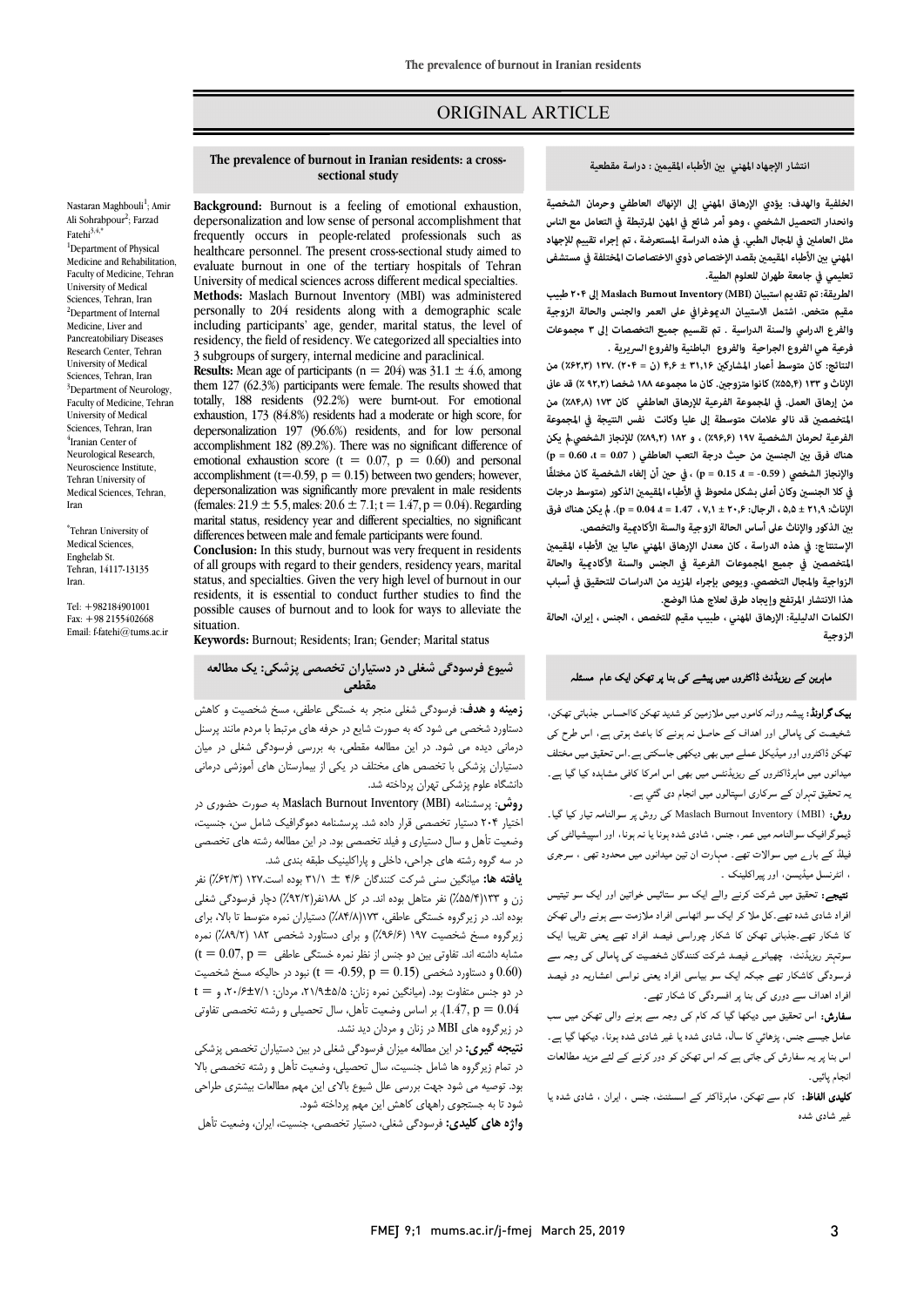## **INTRODUCTION**

 Burnout is a constellation of emotional exhaustion, personal accomplishment that frequently occurs in people-related processionals such as healthcare personner (1,2). Symptons<br>of burnout include exhaustion, frustration, anger, cynicism, a feeling of ineffectiveness and fatigue. One diagnostic symptom of this syndrome is an adverse impact on job depersonalization and low sense of professionals such as healthcare personnel (1,2). Symptoms performance (3).

pertormance (3).<br>Three dimensions of the syndrome are described as the emotional exhaustion (EE) which is the depletion of one's emotional resources and reflecting the basic stress dimension of burnout, depersonalization (DP) that usually develops due to the effect of EE and exhibited features of accomplishment (PA) that reflects reduced competence and detachment, dehumanization, and decreased personal productivity at work, and is linked to depression (1).

 Compared with many other occupations, healthcare professions are reported to cause higher levels of burnout; faced with considerable degree of burnout due to their responsibilities in educational hospitals and their however, among healthcare trainees, residents are usually unsupported decision-makings (4).

Although there are several studies in the world evaluating<br>hypnovities residents such studies in Inc. are limited as a consequence, in this cross-sectional study, we proposed to assess the burnout in one of the tertiary hospitals of Tehran University of medical sciences across different medical specialties and look for its association with gender, residency<br>year and marital status i, burnout in residents, such studies in Iran are limited; as a year and marital status.

# **METHODS**

 The participants of this study were medical residents The study was conducted in one of Tehran University of Medical Sciences teaching hospitals, in 2017. Maslach Burnout Inventory (MBI) (5), was handed out to all residents of the hospital who were willing to participate in the study. residents' age, gender, marital status, their level of residency ľ registered in four different levels and different medical fields. The demographic scale consisted of some questions about (year of residency), and their field of residency.

 All specialties were categorized into three subgroups of surgery (general surgery, neurosurgery, gynecology, medicine (including internal medicine, neurology, and cardiology) and paraclinical study (radiology, pathology, and emergency medicine, otolaryngology, urology), internal nuclear medicine).

#### **Maslach Burnout Inventory (MBI):**

 Burnout was measured through MBI. It is a self- administered, 22-item questionnaire that was developed to measure burnout in human-service workers. It includes 22 quantitating depersonalization, and eight assessing personal accomplishments. The items of MBI are rated from 0 to 6 (0=never;  $1=a$  few times per year;  $2=$ once a month;  $3=a$ few times per month;  $4=$ once a week;  $5=$ a few times per week; and 6=every day). Burnout is detected by following questions. Nine evaluating emotional exhaustion, five

17-26, high  $\geq$  27; for depersonalization: low 0-6, moderate7-12, high  $\geq$  13; and for personal accomplishment: low  $\geq$  37, cut-off scores for emotional exhaustion: low < 16, moderate moderate 31-36, high 0-30 (6).

 Several studies using the MBI delineate burnout as high personal accomplishment scores are not commonly included since they are believed to associate less with psychological tension (7). As a result, in this study, we considered burnt out residents as either having emotional exhaustion score  $\geq$ emotional exhaustion or depersonalization; however, the 27 or depersonalization score  $\geq$  13.

 $\frac{2}{\sqrt{2}}$  or dependently and reliability of the Persian translation of MBI have been proved by Rostami et al (8).

 We assured all participants that their responses would be confidential and their answers would not influence their educational and practical status in the hospital.

#### **Ethics:**

 We confirm that the work complies with the Declaration of the anonymity of participants was guaranteed, and participants were informed about the aim of study in the first Helsinki, in that there was no potential harm to participants, paragraph of the questionnaire.

#### **Statistical Analysis:**

 We used SPSS version 20 for statistical analysis. The Shapiro-Wilks test was used to test normality. To compare burnout score in subscales between two genders, and between married and unmarried participants, we used T- different levels of residency and different specialties we used one-way ANOVA. Mean values are described as Mean ± Standard Deviation (SD) and descriptive values as number (percent). A p-value below 0.05 was considered student test. To compare burnout subscale scores in significant.

#### **RESULTS**

 In this study, 204 residents were enrolled. Mean age of participants was  $31.1 \pm 4.0$ ,  $12/ (02.3\%)$  participants were<br>female, and 113 (55.4%) of them were married. Seventy-three (35.8%) residents were in year 1, 67 (32.8%) in year 2, 44 (21.6%) in year 3, and 20 (9.8%) in year 4 of their residency. The number of fourth year residents was low because of participants was  $31.1 \pm 4.6$ , 127 (62.3%) participants were limited access to them.

 $\overline{a}$ 

#### **MBI Descriptive Results**

 The mean score for emotional exhaustion subscale was 29.3  $\pm$  11.8; for depersonalization: 21.4  $\pm$  6.2; and for personal accomplishments:  $27.4 \pm 7.8$ .

For emotional exhaustion,  $173$  (84.8%) residents had a moderate or high score, for depersonalization 197 (96.6%) residents had a moderate or high score and for personal accomplishment 182 (89.2%) residents had a moderate or high score. In all, 188 residents (92.2%) were burnt-out (Figure1).

#### **MBI Analytical Results**

 $\overline{\phantom{a}}$ emotional exhaustion score ( $t = 0.07$ ,  $p = 0.60$ ) and Between two genders, there was no significant difference of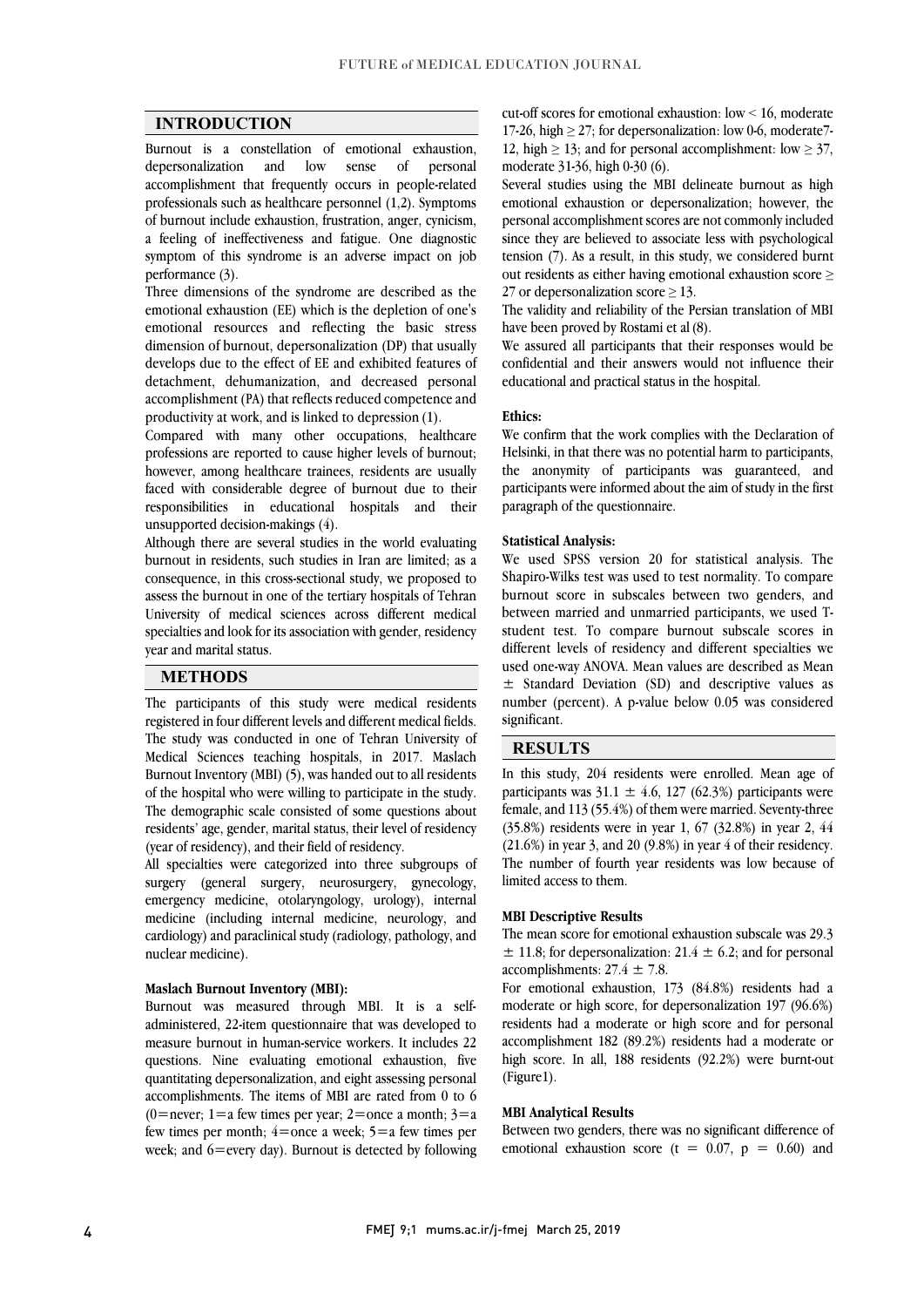#### **The prevalence of burnout in Iranian residents**



l

personal accomplishment score  $(t = -0.59, p = 0.15)$ ; however, depersonalization score was significantly higher in males (females:  $21.9 \pm 5.5$ , males:  $20.6 \pm 7.1$ ; t = 1.47, p  $= 0.04$ .

 There was no significant difference between married and unmarried residents in their scores on emotional exhaustion (t = 1.18,  $p = 0.24$ ), depersonalization (t = -0.86,  $p = 0.39$ ), and personal accomplishment (t = -1.50,  $p = 0.14$ .

 Regarding residency year, one-way ANOVA showed no significant difference in scores of emotional exhaustion ( $F =$ 2.19,  $p = 0.09$ ), depersonalization (F = 2.27,  $p = 0.08$ ), and personal accomplishment ( $F = 1.30$ ,  $p = 0.28$ ) among residents.

 Among different specialties, there was no significant difference in scores of emotional exhaustion ( $F = 1.06$ ,  $p =$ 0.35), depersonalization ( $F = 2.33$ ,  $p = 0.10$ ), and personal accomplishment ( $F = 0.75$ ,  $p = 0.47$ ).

accomplishment ( $\mathbf{r} = 0.75$ ,  $\mathbf{p} = 0.47$ ).<br>In addition, there was no significant correlation between the age of participants and their scores of emotional exhaustion ( $r = 0.07$ ,  $p = 0.37$ ), depersonalization ( $r =$ 0.11,  $p = 0.13$ ), and personal accomplishment ( $r = 0.10$ , J  $p = 0.15$ .

The reliability for the MBI scale using Cronbach alpha was 0.93 0.93.

## **DISCUSSION**

 $\overline{a}$  years as a frequent phenomenon in various professions, and Burnout has been in the focus of many research in recent is especially important in health workers (4).

 The present study showed a very high rate of burnout in Iranian clinical residents. Roughly speaking, 90% of them have high scores in all three areas evaluated by MBI.

 In 2004, Martini et al (9) compared burnout rates among various specialties using MBI. Overall, the rate of burnout was 50%. Burnout rates among different specialties were as internal medicine, 63% in neurology, 60% in ophthalmology, 50% in dermatology, 40% in general surgery, 40% in psychiatry, and 27% in family medicine. In our study, burnout was marginally higher in men in the subscale of subscales. In addition, we found no significant difference in burnout considering factors such as different specialties, follows: 75% in obstetrics-gynecology followed by 63% in personal accomplishment. We found no difference in other residency year, and marital status.

 $\overline{a}$ 

recently, many studies have evaluated burnout in the residents (10-29). It seems that the prevalence of burnout in Iranian residents is markedly higher than other countries. In figure 2, a comparison of recently performed studies during the residency period is depicted and compared to our study. As demonstrated, the prevalence of burnout in our study is<br>mych higher than other studies Recently, many studies have evaluated burnout in the much higher than other studies.

 In a Belgian study (10), among 236 residents of 29 specialties, 42% met standard criteria for burnout, and they found an inverse association between Residency a survey of 947 the federation of resident doctors of Quebec members (11), 55% reported signs of burnout and around 65% felt exhausted after work as a minimum of once a week. In a Saudi Arabian study (12), more than 70% demonstrated emotional exhaustion, 72% experienced depersonalization and 41% suffered from low accomplishment. In a North American study ( $n = 86$ ) (13), 31% of residents met criteria for burnout. Burned-out residents also had higher mean levels of stress due to Educational Climate Test scores and the risk of burnout. In of residents expressed severe burnout. A total of 43%

j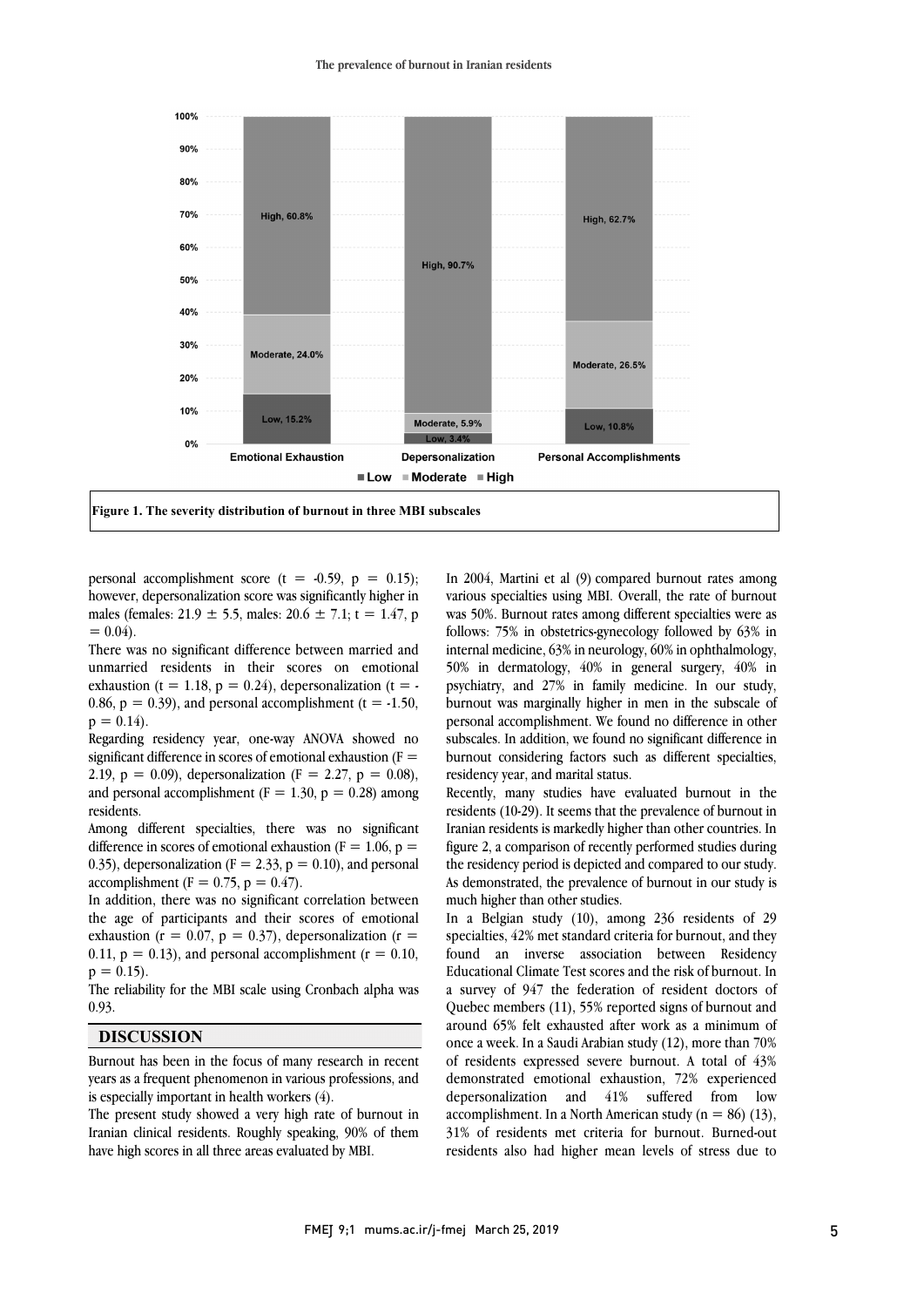



 uncertainty and lower mean levels of resilience compared to residents who were not burned out. In another broad study from the United States ( $n = 7395$ ), female residents reported more frequently staying in the hospital residents reported more frequently staying in the hospital  $\frac{25}{2}$  and the working  $\frac{25}{2}$  on outs in a week ( $\frac{25}{2}$  times in a month) and more regularly feeling fatigued and burned out from their work.<sup>[18]</sup> In an extensive study from the Netherlands, of 1,231 residents from 33 specialties, 15% met criteria for burnout, and they found a consistent Educational Environment Domains (SPEED) scores and the risk of burnout.<sup>[17]</sup> In a Brazilian study (n = 129) (23), the prevalence of burnout was 28% with a low level of professional achievement in 95%, a high level of exhaustion in 60%. In a Pakistani study among gynecological residents  $(n = 102)$   $(24)$ , emotional exhaustion and depersonalization were significantly higher among residents working in government institutions than with more than two years of post-graduate skill had substantially higher depersonalization than those with  $>$ 28 hours or working  $>$ 80 hours in a week ( $\geq$ 3 times in a inverse association between the Scan of Postgraduate depersonalization in 32%, and a high level of emotional those who worked in the private institutions. The residents lesser amount of experience.

In a survey that was conducted in a surgery ward  $(n = 40)$ , association of burnout with USMLE scores, American Board of Surgery In-Training Exam percentile, or surgical milestones (14). Among 566 surgical residents who participated in an online survey in the officed states (20), the<br>prevalence of burnout was just below 70%. Higher burnout score was associated with higher stress, depression, and suicidal ideation. Among the United States neurosurgery residents ( $n = 255$ ) (22), the prevalence of burnout was 37% and no significant difference in median burnout scores 25% of residents suffered from burnout, and they found no participated in an online survey in the United States (20), the

 between gender, age, or postgraduate year was observed. Notably, neurosurgery residents had a significantly lower prevalence of burnout than other residents/fellows, early career physicians and practicing physicians.

 $\overline{\phantom{a}}$ 

From among Too pediatric residents from canada  $(1)$ ,  $72\%$  met criteria for burnout. Burnout was associated with the year of residency, with third-year residents at maximum risk. More than 79% of residents who were at risk of depression also met criteria for burnout. In another pediatric residents study from the United States (16), just less than 40% of<br>respondents complained of burnout From among 166 pediatric residents from Canada (15), 42% respondents complained of burnout.

 For radiation oncology residents in the United States (19), filling the MBI  $(n = 205)$ , high levels of emotional exhaustion was reported in 28%, depersonalization in 17%, and low rates of personal accomplishment in 12% of residents.

 For neurology residents and fellows of the United States (21), around three-fourths of residents and higher than 50% of fellows had at least one symptom of burnout; however, the depersonalization among residents. For residents, more satisfaction with work-life balance, and older age were linked difference principally related to higher scores for to less risks of burnout.

Among psychiatric trainees in Japan  $(n = 40)$  (25), the radiotherapy residents in Portugal  $(n = 118)$  (26), the prevalence of burnout and stress was estimated as 45% and burnout rate was 40%, and among hematology and 50%, respectively.

 residents in a French study (27), the investigators only found a significant difference in depersonalization subscale (10.2  $\pm$  6.5 in anesthesiology residents, n = 123 vs. 6.8  $\pm$  5 in psychiatry residents,  $n = 149$ ). In another study comparing burnout among anesthesia and surgical residents in North Comparing burnout between psychiatry and anesthesiology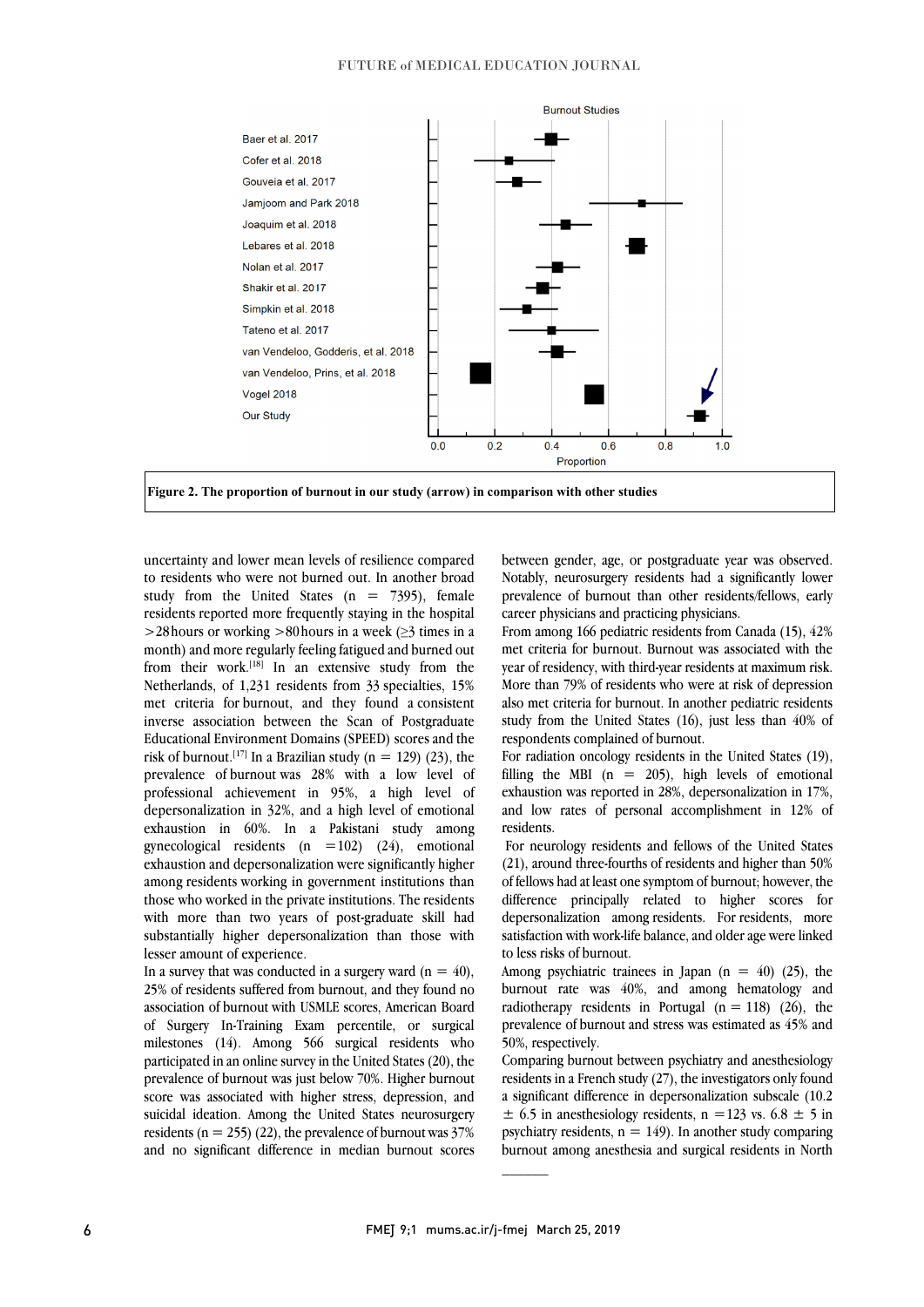India (28), the score of burnout was significantly higher in surgical residents and markedly increased progressively with the year of residency. However, in our study, we found no difference of burnout considering factors such as marital status, the field of specialty, and gender.

Among dermatology residents in Canada ( $n = 116$ ) (29), over 50% of them experienced high levels of emotional exhaustion and depersonalization, even though 40% had low levels of personal accomplishment.

In a systematic review it was revealed that burnout is prevalent in medical students (28%–45%), and residents (27%–75%), depending on their specialty (7).

In summary, most studies have reported different amounts of burnout between different specialties (usually higher in surgical residents) and different levels of the residency; however, in our study, no such associative factor was detected. It is noticeable that in the present study, depersonalization score was significantly higher in female residents.

Factors causing burnout in residency training are believed to stem from lack of autonomy, volume, and scheduling of working hours, stressful job situations, insecurity about the future job, difficulties in balancing professional and private life and interpersonal relations as stressors leading to burnout in developing countries, economic issues, low income, recent negative reflections from media and society that may cause a feeling of desperateness, and lower mean levels of resilience (2,7).

Burnout deteriorates steadily over time described in three stages: Stage 1- stress arousal, Stage 2- energy conservation, Stage 3- exhaustion. These steps usually occur sequentially from Stage 1 to Stage 3, although the process can be stopped at any point (30). Depersonalization can occur in response to chronic negative and stressful situations (31). This stressful contact with patients forms cynical and negative attitudes in the patient-physician relationship. Inadequate support from the supervisor can be a factor associated with burnout, especially emotional exhaustion. As medical residents are in training, it is common for them to be limited by lack of experience and knowledge. A good supporting team can not only help to reduce stress, but also to improve quality of care. In sum, stress can be a possible cause of depersonalization and emotional exhaustion in burnout.

Personal Accomplishment is a dimension of burnout that is associated with feelings of competence, high self-efficacy, and sense of achievement (32). Role autonomy and high perception of teaching can cause much more self-confidence while continuing with a sense of personal accomplishment. Burnout and stress may be symptomatically analogous, with burnout explicitly recognized as occupational or academic stressors (33). It is suggested that there is a cyclical relationship between stress and emotional exhaustion; in other words, elevated levels of stress and poor coping strategies may be significant providers in burnout development (34). Recognizing such stressors and reinforcing coping strategies in residents may assist in reducing burnout.

Our study has some limitations: some measurement issues are peculiar to the MBI itself. The MBI does not consider non-professional confounders of burnout, such as childcare problems, life events, and financial concerns. We faced some issues accessing final year residents because of their limited presence in the wards. Residents with a negative opinion about the educational system or immensely burned out may not have participated in this study. Also, we did not study the level of anxiety or depression of the present participants.

In this study, we exclusively demonstrated that burnout was very high in our residents without finding any contributing etiology. To better understand the leading causes, we need to conduct complementary studies, mainly qualitative surveys such as structured interviews or panel interviews, which may give more in-depth insight into the reasons for high prevalence of burnout.

In conclusion, in this study, the amount of burnout was very high in residents of all groups including different genders, residency years, marital status, and specialties. This was probably higher than previously reported studies in other parts of the world. Residency period is a time when occupation and training tie each other. Accordingly, it is essential to pay attention to the satisfaction of residents in educational environments. Since the level of burnout was very high in our residents, it is essential to conduct further studies to find the possible causes of burnout.

#### **Ethical considerations**

Ethical issues (Including plagiarism, informed consent, misconduct, data fabrication and/or falsification, double publication and/or submission, redundancy, etc.) have been completely observed by the authors.

## **ACKNOWLEDGMENTS**

The authors would like to express their appreciation to deputy of education personnel of Shariati hospital for their executive facilitation.

**Financial Support:** This study was supported by deputy of education in Shariati Hospital.

**Conflict of Interest:** The authors declare that they have no competing interests.

#### **REFERENCES**

1. Melchior ME, Bours GJ, Schmitz P, Wittich Y. Burnout in psychiatric nursing: a meta-analysis of related variables. J Psychiatr Ment Health Nurs. 1997;4:193–201. 2. Zubairi AJ, Noordin S. Factors associated with burnout among residents in a developing country. Ann Med Surg.

2016;6:60–63.

3. Soler JK, Yaman H, Esteva M, Dobbs F, Asenova RS, Katic M, et al. Burnout in European family doctors: the EGPRN study. Fam Pract. 2008;25:245–65.

4. Rutherford K, Oda J. Family medicine residency training and burnout: a qualitative

study. Can Med Educ J. University of Saskatchewan; 2014;5:e13-23.

5. Jalili M, Sadeghipour Roodsari G, Bassir Nia A. Burnout and associated factors among Iranian emergency medicine practitioners. Iran J Public Health. 2013;42:1034–42.